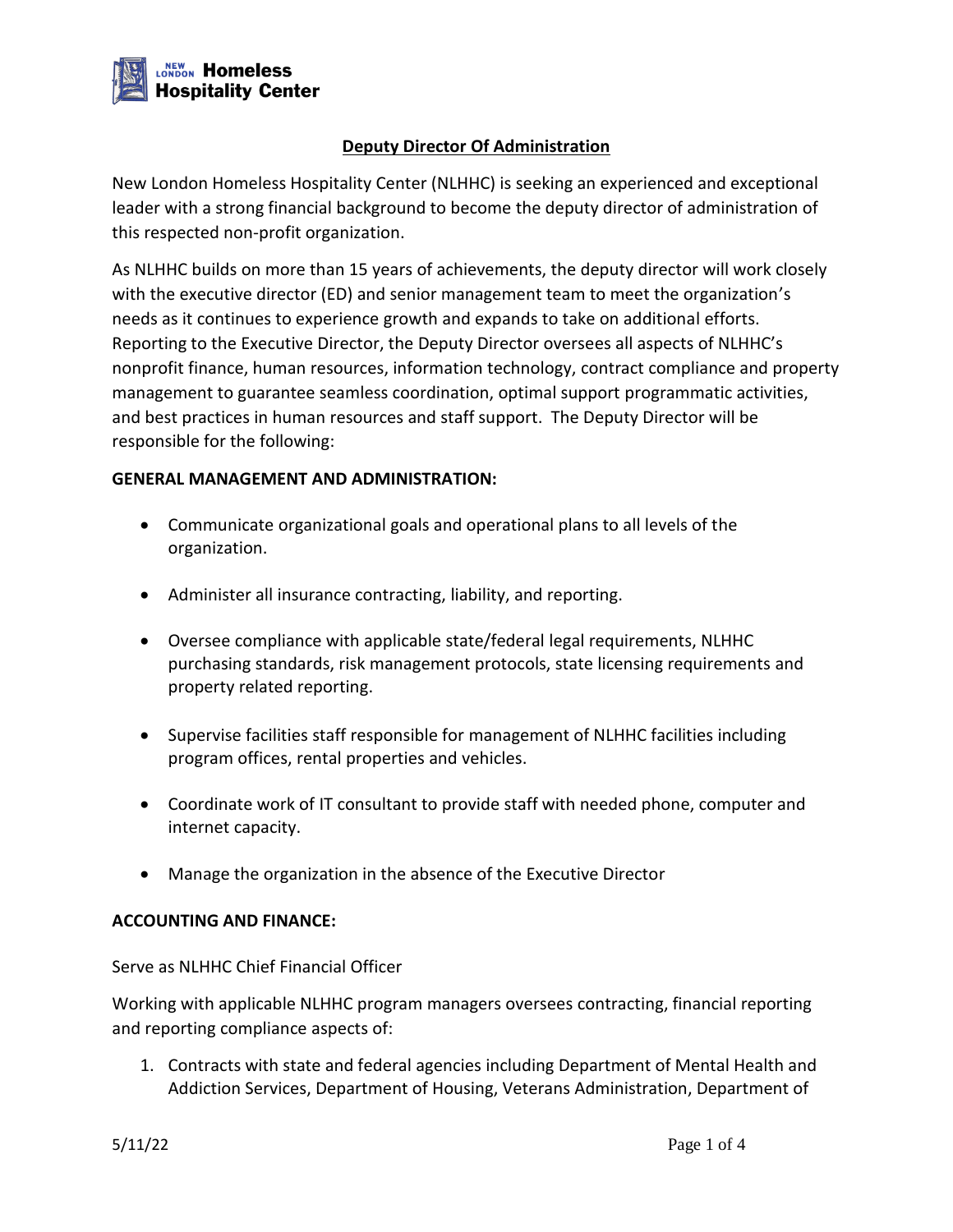

Social Services, Emergency Food and Shelter Program, US Department of Housing and Urban Development.

- a. Preparing annual budgets
- b. Monitoring expenditures
- c. Overseeing billing and financial reporting
- d. Support annual contract renewal process where applicable
- 2. NLHHC rental properties including
	- a. Monitoring rent collections and property expenditures.
	- b. Managing state and federal rental subsidies.
	- c. Financial reporting and management of capital projects
	- d. Managing development of financial information for applications for new capital funding
- 3. Medicaid billing for services provided under the Mental Health Waiver and CHESS programs.

Prepares annual budget in conjunction with program managers and Executive Director.

Prepares periodic capital plan to provide for appropriate maintenance of NLHHC facilities

Interacts with accounting consultants, auditors, financial institutions, insurance providers, lenders and others as needed to implement NLHHC financial policies, meet applicable accounting standards and effectively manage assets.

Monitors income and expenditures against budget to support reporting to Board and to identify opportunities for improved performance.

Oversees the work of staff responsible for bookkeeping, payroll and other day-to-day accounting functions to assure adherence to procedures and application of appropriate internal controls.

Prepare and oversee the annual audit, 990, and other tax forms required by the IRS.

## **CONTRACT COMPLIANCE**

- Maintain accurate records of all NLHHC contracts and their associated reporting and recordkeeping requirements.
- Supervise centralized contract compliance efforts including service level program compliance with reporting/case record requirements.
- Manage quality assurance reviews and audits are appropriate to contract terms.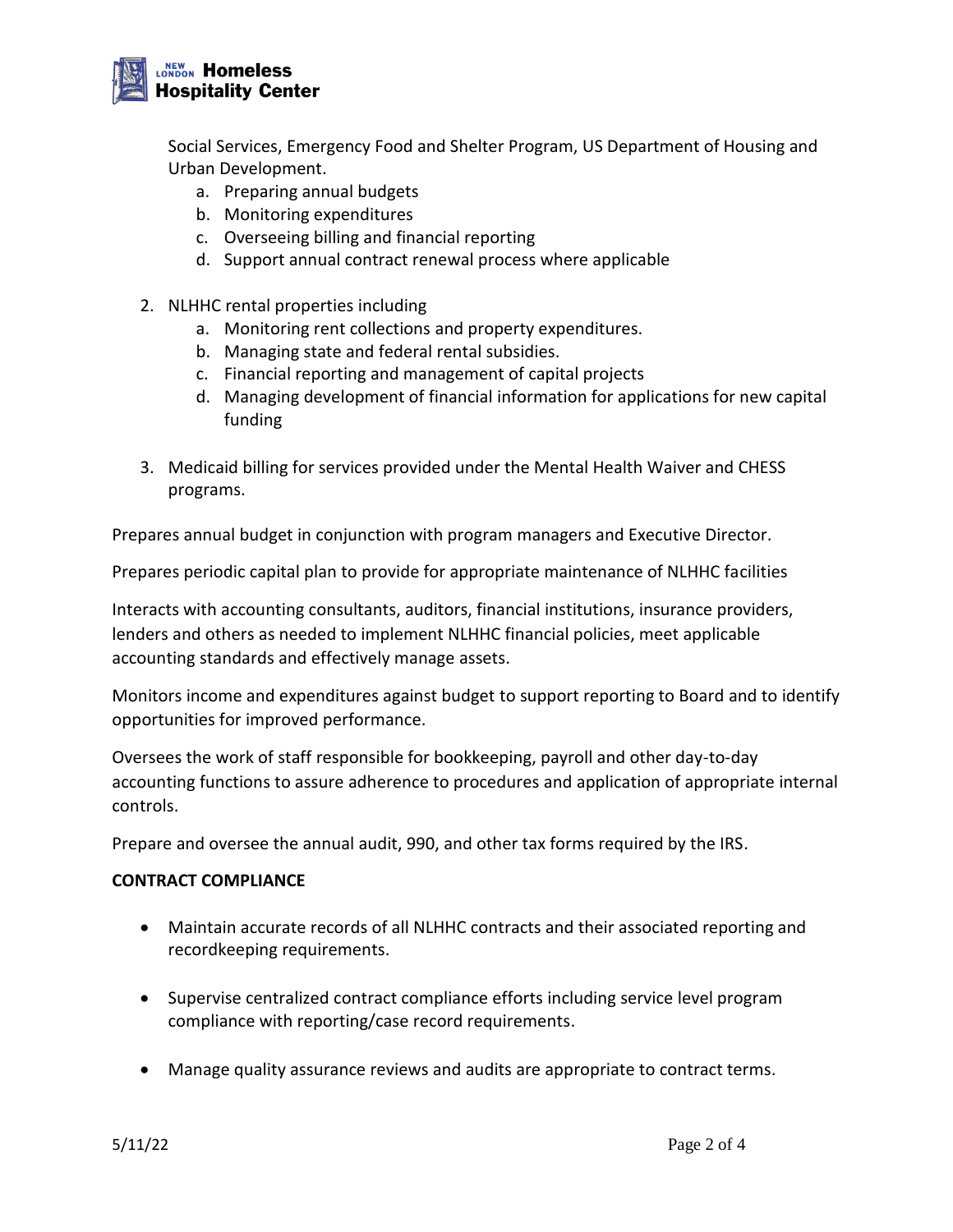

#### **HUMAN RESOURCES:**

- Oversee and supervise human resources staff responsible for maintaining personnel policies and procedures, maintaining employee personnel files, oversee payroll and compensation processes, benefits, in accordance with NLHHC policy and legal requirements.
- Train appropriate staff on HR and onboarding practices, and oversee the onboarding and release of employees.
- Work with Executive Director and senior management to identify opportunities to improve staff professional development opportunities individually and as an organization.
- Work with the NLHHC personnel manager to develop and maintain job postings and descriptions, and implement recruitment and retention strategies.

#### **QUALIFICATIONS:**

- $\Rightarrow$  Minimum of 5+ years of direct work experience in nonprofit administration, finance and budget management; knowledge of GAAP standards and not-for-profit accounting. Direct experience working with QuickBooks required.
- $\Rightarrow$  Excellent analytical and abstract reasoning skills to translate nonprofit financial information and data into insights and strategic recommendations aligned with organizational vision and mission; ability to measure nonprofit financials and operational performance with numbers and social impact.
- $\Rightarrow$  Connection to NLHHC mission and ability to apply fiscal and administrative expertise to enhancing services for NLHHC guests and participants.
- $\Rightarrow$  Excellent supervision and people-management skills and a proven ability to mentor, motivate, and support through inclusive leadership practices and collaborative problem solving; able to maintain professional demeanor in a fast-paced environment.
- $\Rightarrow$  Strong written and verbal communications skills.